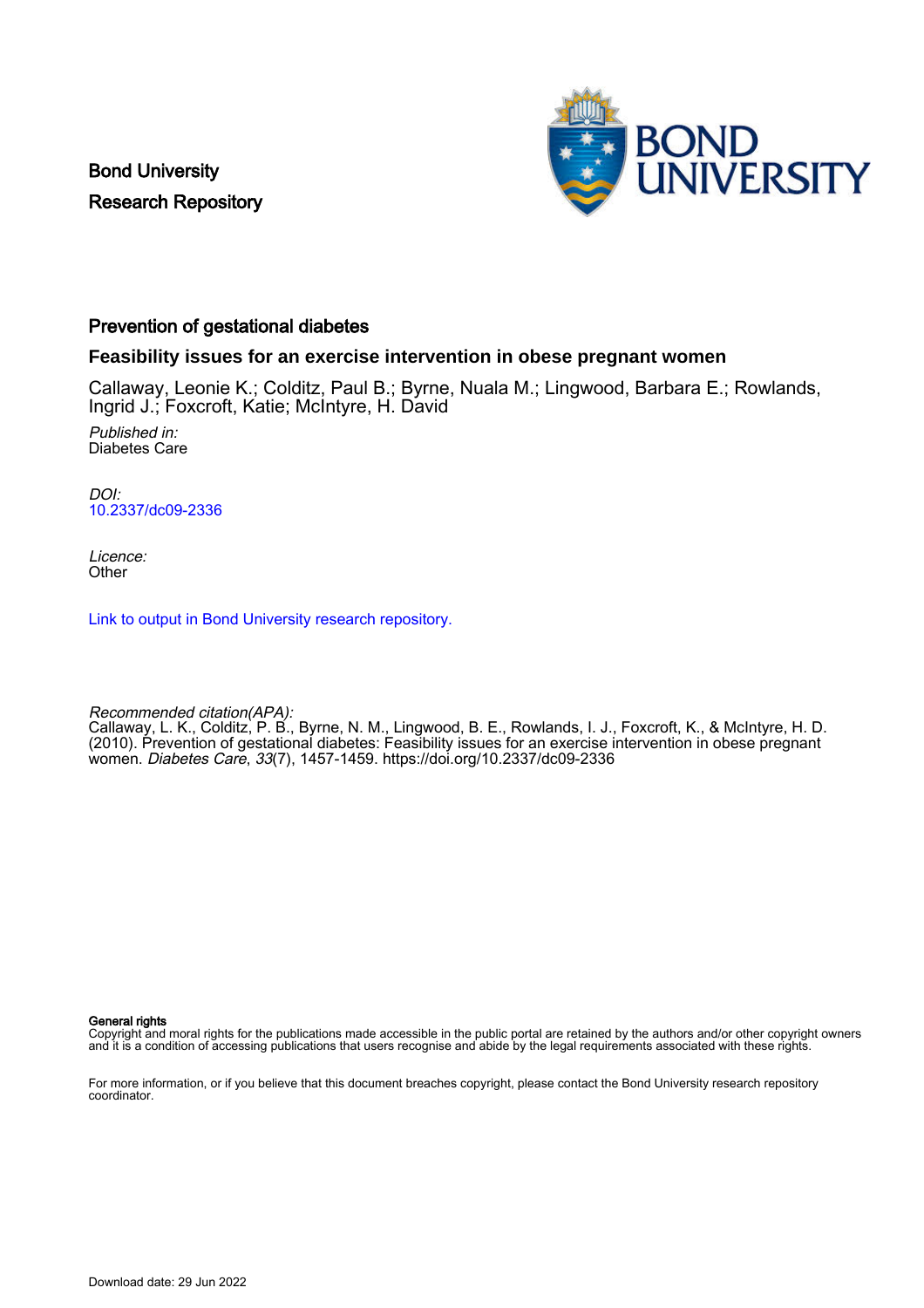*Exercise intervention in obese pregnant women*

# **Prevention of gestational diabetes: Feasibility issues for an exercise intervention in obese pregnant women**

Running title: Exercise intervention in obese pregnant women

Leonie K Callaway<sup>1</sup>, Paul B Colditz<sup>2</sup>, Nuala M Byrne<sup>3</sup>, Barbara E Lingwood<sup>4</sup>, Ingrid J Rowlands<sup>5</sup>, Katie Foxcroft<sup>6</sup> and H David McIntyre<sup>7</sup>, for the BAMBINO group<sup>8</sup>.

<sup>1</sup> MBBS(Hons), FRACP, PhD, Head, Royal Brisbane Clinical School, Royal Brisbane and Women's Hospital; and School of Medicine, University of Queensland, Brisbane, Australia. <sup>2</sup> MBBS, FRACP, FRCPCH, MBiomedEng, DPhil (Oxford), Director, Perinatal Research Centre, University of Queensland, UQ Centre for Clinical Research, Royal Brisbane and Women's Hospital, Brisbane, Australia.

<sup>3</sup> BHMS, MAppSc, PhD, School of Human Movement Studies and Institute of Health and Biomedical Innovation, Queensland University of Technology, Brisbane, Australia.

<sup>4</sup> MSc, PhD, Perinatal Research Centre, University of Queensland, UQ Centre for Clinical Research, Royal Brisbane and Women's Hospital, Brisbane, Australia.

<sup>5</sup>BPsycSc(Hons), PhD, School of Medicine, University of Queensland, Brisbane, Australia. <sup>6</sup>RN, Research Midwife, Department of Internal Medicine, Royal Brisbane and Women's Hospital, Brisbane, Australia.

<sup>7</sup> MBBS(Hons), FRACP, Head of Mater Clinical School, School of Medicine, University of Queensland.

<sup>8</sup>The BAMBINO Group: Leonie K Callaway, Paul B Colditz, Nuala M Byrne, Barbare E Lingwood, Ingrid J Rowlands, Ainsley Groves, Xanthe Sansome, Briony R O'Connor, Susan Croaker, Katie Foxcroft, H David McIntyre.

### **Correspondence:**

Associate Professor Leonie Callaway Email: l.callaway@uq.edu.au

Submitted 21 December 2009 and accepted 22 March 2010.

Clinical trial reg. no. ACTRN012606000271505

Additional information for this article can be found in an online appendix at http://care.diabetesjournals.org

This is an uncopyedited electronic version of an article accepted for publication in *Diabetes Care*. The American Diabetes Association, publisher of *Diabetes Care*, is not responsible for any errors or omissions in this version of the manuscript or any version derived from it by third parties. The definitive publisherauthenticated version will be available in a future issue of Diabetes Care in print and online at http://care.diabetesjournals.org.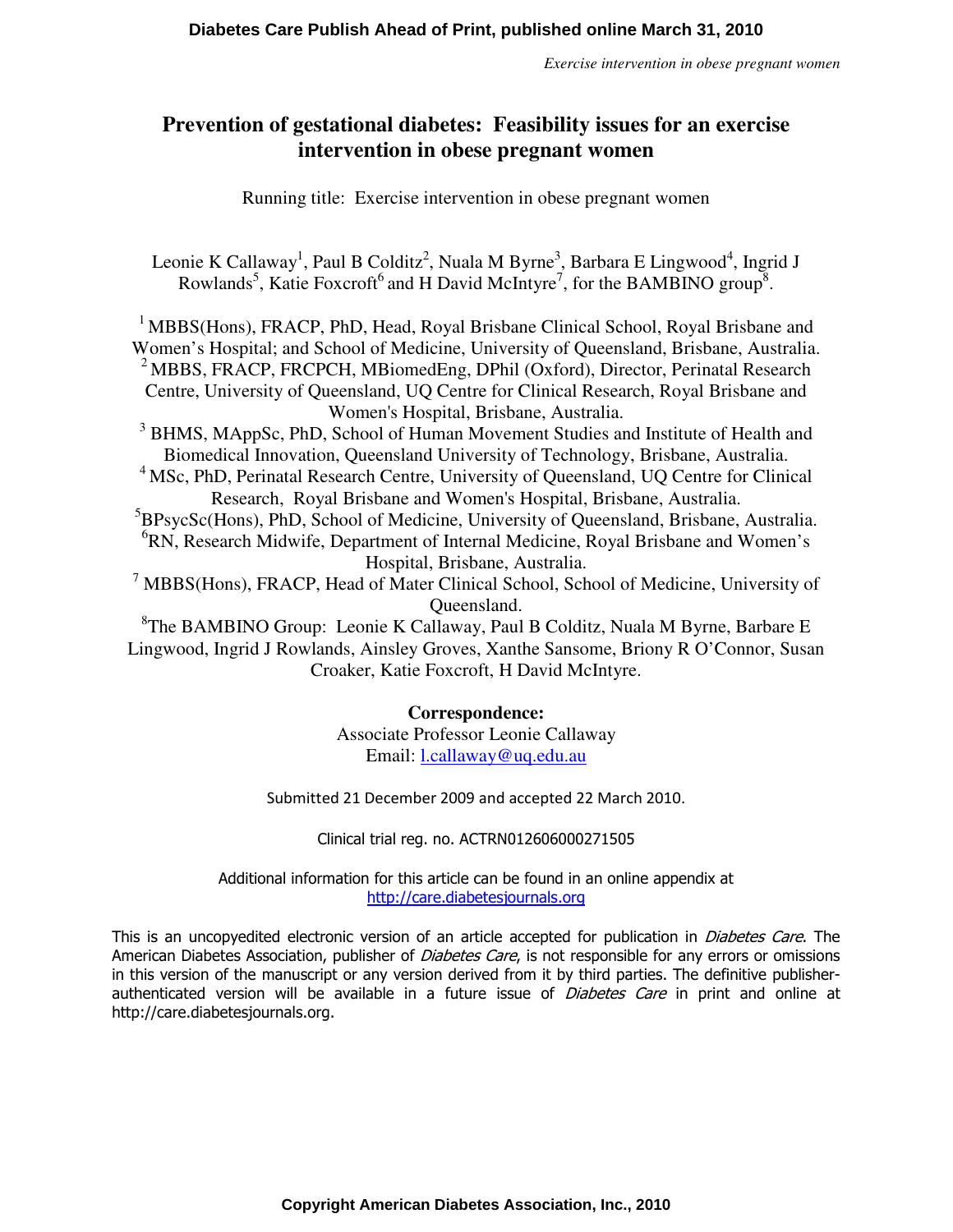*Objective*: To examine the feasibility of an individualized exercise program to prevent gestational diabetes (GDM) in obese pregnant women.

*Research Design and Methods*: A pilot randomized, controlled trial, with obese pregnant women [Intervention group, individualized exercise program  $(n = 25)$ ; Control group, usual care (n= 25)]. Average weekly energy expenditure (MET-hrs/week & kcal/week) of exercisespecific activity was assessed during pregnancy using the Pregnancy Physical Activity Questionnaire (PPAQ). Fasting glucose and insulin and insulin resistance (HOMA-IR) were assessed at baseline, 20, 28 and 36 weeks gestation.

*Results*: 16/22 (73%) women in the intervention group achieved more than 900 kcal/week at 28 weeks compared to  $8/19$  women in the control group  $(42\%)$ ,  $p = 0.047$ . However, insulin resistance (HOMA-IR) did not differ between the groups.

*Conclusion*: This intervention was feasible and prompted a modest increase in physical activity. However, we are not confident that this intervention would be sufficient to prevent GDM.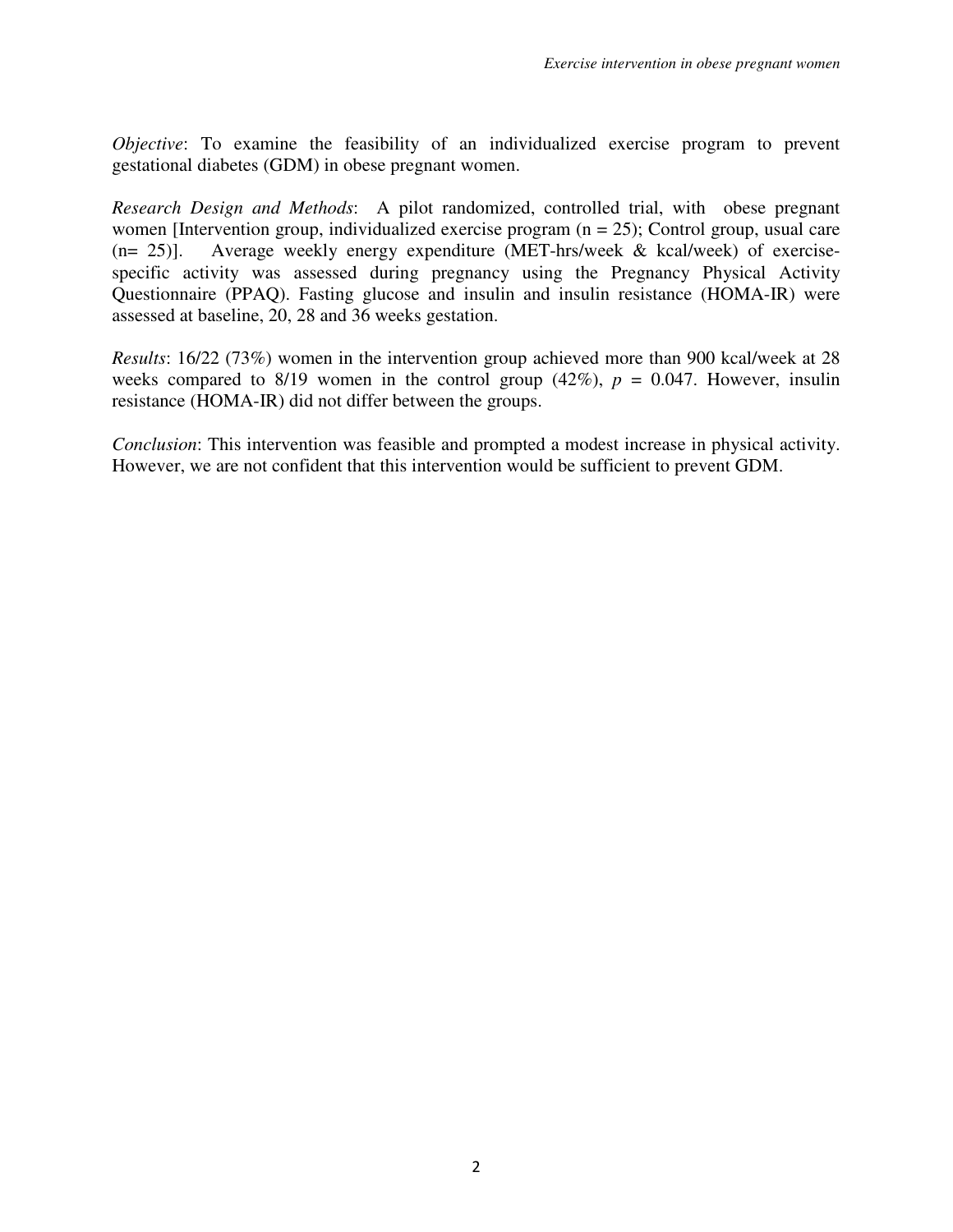estational diabetes mellitus (GDM) is increasing in parallel with overweight and obesity in the obstetric population **C** estational diabetes mellitus (GDM) is<br>
and obesity in the obstetric population<br>
increasing (1), yet evidence on effective approaches to prevent GDM is lacking. A recent randomized controlled trial (RCT) aimed at modifying nutrition, weight gain, and physical activity in obese pregnant women was not effective in increasing physical activity (2). Based on successful trials in the non-pregnant population (3; 4), we aimed to assess the feasibility of individualized, goal-directed exercise intervention in obese pregnant women. Feasibility issues that we address here include: *implementing* the intervention; the *efficacy* of the intervention and the *acceptability* of the intervention (5).

## **RESEARCH DESIGN AND METHODS**

Obese pregnant women were recruited at 12 weeks gestation and followed to delivery with data collection at 12, 20, 28 and 36 weeks gestation. The intervention group received an individualized exercise program with an energy expenditure (EE) goal of 900 kilocalories (Kcal) per week, whilst the control group received routine obstetric care. The primary outcome EE is expressed in this paper as 1) Weekly Metabolic Equivalent (MET) hours and 2) kCal per week, measured using the Pregnancy Physical Activity Questionnaire (PPAQ) (6). Fasting insulin and glucose were assessed at each time point, and insulin resistance was estimated using the "Homeostasis model" (HOMA-IR) (7). A 2 hour 75 gram oral glucose tolerance test was performed at baseline and 28 weeks. Australian Diabetes in Pregnancy Society criteria were used for the diagnosis and management of gestational diabetes (8). This study was approved by the Royal Brisbane and Women's Hospital (RBWH) Ethics Committee, and registered with the Australian Clinical Trials Registry (ACTRN012606000271505). Further details of the methodology of this study are available in the online appendix at http://care.diabetesjournals.org).

# **RESULTS**

*Implementation -* During the 7 month recruitment period, 50 obese women were randomised to either the intervention group  $(n=25)$  or control group  $(n=25)$ , representing a recruitment rate of 12% of all eligible women presenting for maternity care at RBWH (Supplemental Figure 1 online). There were no statistically significant differences between intervention and control groups in any baseline variable (Supplemental Table 1 online), although there was a trend towards more frequent early diagnosis of GDM in the intervention group (Table 1). Women in the intervention group were scheduled for 6 face to face visits during the trial and on average attended for 4. Further support was provided by email and telephone.

 *Efficacy -* Exercise duration and intensity varied considerably, with a trend towards weekly energy expenditure (MET-hrs/wk) being greater for women in the intervention group at 28 and 36 weeks gestation (Table 1). In the intervention group, 16/22 (73%) women achieved the pre-defined exercise target of greater than 900kcal/wk at 28 weeks compared to 8/19 (42%) in the control group  $(42\%)$ ,  $p = 0.047$ . The groups did not differ at baseline, 20 or 36 weeks. There was no difference in HOMA-IR between the intervention and control groups (Table 1). At 28 weeks, fasting glucose was lower in the intervention group compared to control (Table 1), and at 36 weeks, insulin was lower in the intervention group.

*Acceptability -* Feedback was obtained from women in the intervention (n=20) and control groups (n=16). All women in the intervention group provided positive comments (e.g. useful nutritional advice, extra care during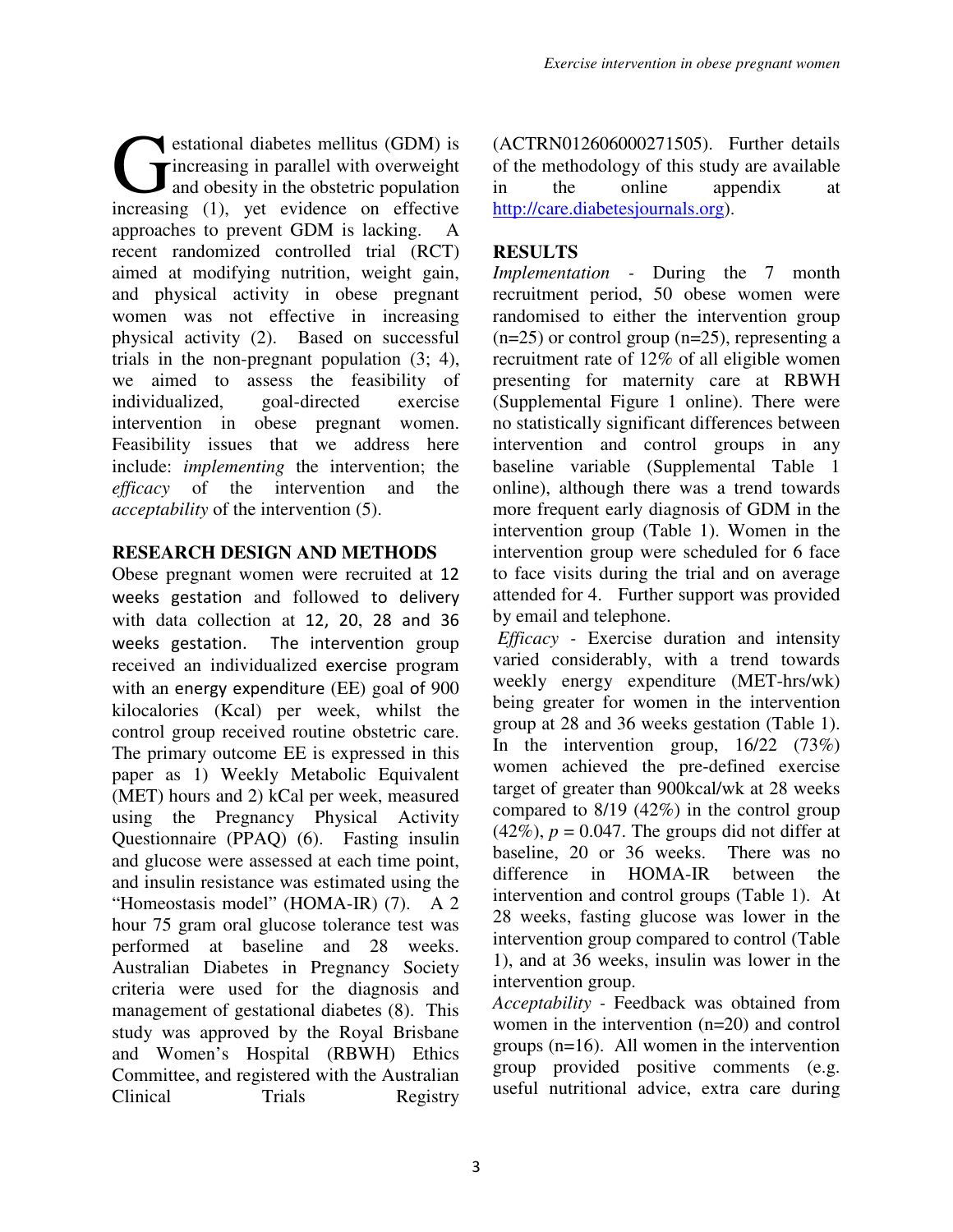pregnancy). Women reported difficulty incorporating exercise into their daily routine due to pregnancy symptoms, childcare, and work commitments (Supplemental Table 2 online).

## **CONCLUSIONS**

This individualized goal-directed exercise intervention in obese pregnant women met several criteria of feasibility. Recruitment rates were acceptable, implementation was achieved and women found participation in the intervention acceptable.

There was some evidence of efficacy, with increased physical activity in the intervention group at some time points during pregnancy. Women in the intervention group were achieving sufficient activity at 20 weeks to fall within the exercise guidelines for weekly moderate to vigorous intensity activities (9). At 28 weeks, women in the intervention group were significantly more likely to achieve greater than 900kcal/wk of exercisebased activity. However, while the intervention group showed some improvement in fasting glucose at 28 weeks, and fasting insulin at 36 weeks compared to the control group, there was no definitive between group differences in HOMA-IR. The study was not powered to examine GDM prevalence as an outcome.

There are a number of potential explanations as to why there was no difference seen in insulin resistance, despite some improvement in physical activity. The difference in physical activity between the two groups might not have been sufficient to result in differences in insulin resistance. Randomization was not concealed from the women due to the need for informed consent. Women in the control group voluntarily undertook far more physical activity than predicted (or seen in clinical practice), which resulted in smaller differences between groups than expected. This issue needs careful consideration for future studies. Exercise alone might not be sufficient during pregnancy to impact on insulin resistance. It is also possible that HOMA-IR is not the most sensitive way of assessing the impact of exercise on insulin resistance. Although HOMA-IR is regarded as a good measure of overall insulin resistance in pregnancy, it may provide a better reflection of liver rather than peripheral insulin resistance (7), whilst exercise is likely to preferentially reduce peripheral (muscle) insulin resistance.

Given our data, we believe a combined dietary and exercise intervention might have a stronger impact on insulin resistance, and subsequently on the prevention of GDM. This would be supported by a recent study which has shown the success of a dietary intervention in reducing the deterioration in glucose metabolism in obese pregnant women  $(10).$ 

While pregnancy may represent an ideal opportunity to initiate lifestyle changes (11), most interventions in pregnancy have not been overly successful (12). Barriers to physical activity (i.e. pregnancy symptoms, childcare responsibilities, work commitments) (13) are difficult to address. While this intervention was feasible and prompted a modest increase in physical activity, there is no evidence to suggest that it would be sufficient to prevent GDM.

# **ACKNOWLEDGMENTS**

We would like to thank the BAMBINO group from the Royal Brisbane and Women's Hospital, Brisbane, Australia, for their contribution to the project – Susie Croaker, Dietitian- Nutritionist, Department of Nutrition and Dietetics – Xanthe Sansome, physiotherapist and research assistant – Briony O'Connor, physiotherapist and Ainsley Groves, exercise physiologist, School of Human Movement Studies, QUT.

We would also like to thank Alison Barry, Dr Karin Lust, Dr Sophie Clarke, Barbara Waters, Kellie Himstedt, Dr Jon Hyett, and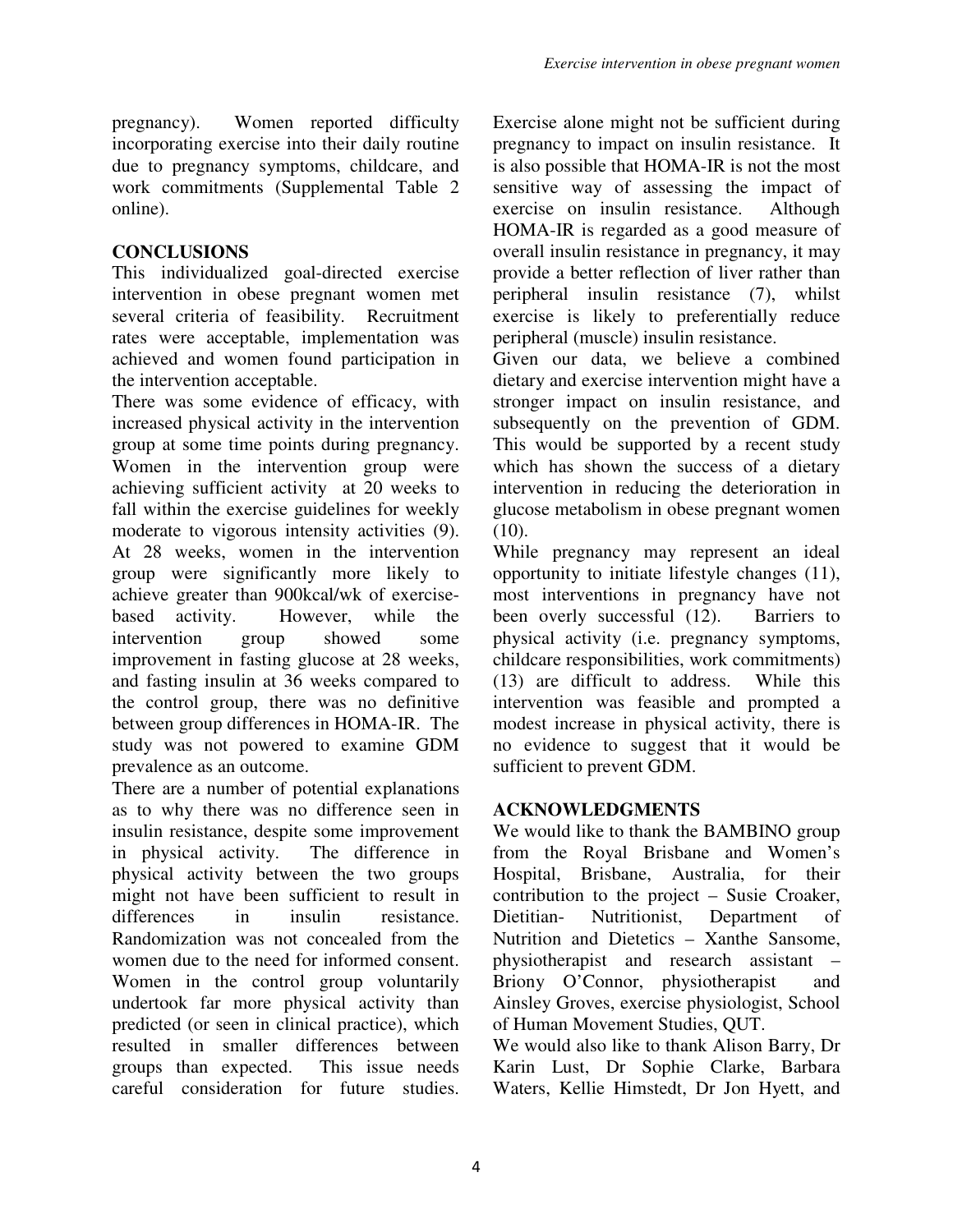Dr Lynda Gillen for their support and contribution to the project and the midwives from Maternity Out-patient Department (MOPD), the birth suite and the labour ward. **Conflict of interest.**

### **REFERENCES**

1. Chu SY, Callaghan WM, Kim SY, Schmid CH, Lau J, England LJ, Dietz PM. Maternal obesity and risk of gestational diabetes mellitus. Diabetes Care 2007;30:2070-2076

2. Guelinckx I, Devlieger R, Mullie P, Vansant G. Effect of lifestyle intervention on dietary habits, physical activity, and gestational weight gain in obese pregnant women: a randomized controlled trial. Am J Clin Nutr 2009;91:373-380

3. Colley RC, Hills AP, O'Moore-Sullivan TM, Hickman IJ, Prins JB, Byrne NM. Variability in adherence to an unsupervised exercise prescription in obese women. Int J Obes (Lond) 2008;32:837-844

4. Lindstrom J, Louheranta A, Mannelin M, Rastas M, Salminen V, Eriksson J, Uusitupa M, Tuomilehto J. The Finnish Diabetes Prevention Study (DPS): Lifestyle intervention and 3-year results on diet and physical activity. Diabetes Care 2003;26:3230-3236

5. Glasgow RE, Lichtenstein E, Marcus AC. Why don't we see more translation of health promotion research to practice? Rethinking the efficacy-to-effectiveness transition. Am J Public Health 2003;93:1261-1267

6. Chasan-Taber L, Schmidt MD, Roberts DE, Hosmer D, Markenson G, Freedson PS. Development and validation of a Pregnancy Physical Activity Questionnaire. Med Sci Sports Exerc 2004;36:1750-1760

7. Kirwan JP, Huston-Presley L, Kalhan SC, Catalano PM: Clinically useful estimates of insulin sensitivity during pregnancy: validation studies in women with normal glucose tolerance and gestational diabetes mellitus. Diabetes Care 2001;24:1602-1607

8. Hoffman L, Nolan C, Wilson JD, Oats JJ, Simmons D. Gestational diabetes mellitus- management guidelines. The Australasian Diabetes in Pregnancy Society. Med J Aust 1998; 169:93-97

9. Haskell WL, Lee IM, Pate RR, Powell KE, Blair SN, Franklin BA, Macera CA, Heath GW, Thompson PD, Bauman A. Physical activity and public health: updated recommendation for adults from the American College of Sports Medicine and the American Heart Association. Circulation 2007;116:1081-1093

10. Wolff S, Legarth J, Vangsgaard K, Toubro S, Astrup A. A randomized trial of the effects of dietary counseling on gestational weight gain and glucose metabolism in obese pregnant women. Int J Obes (Lond) 2008;32:495-501

11. Stage E, Ronneby H, Damm P. Lifestyle change after gestational diabetes. Diabetes Res Clin Pract 2004;63:67-72

12. Guelinckx I, Devlieger R, Beckers K, Vansant G. Maternal obesity: pregnancy complications, gestational weight gain and nutrition. Obes Rev 2008;9:140-150

13. Evenson KR, Moos MK, Carrier K, Siega-Riz AM. Perceived barriers to physical activity among pregnant women. Matern Child Health J 2009;13:364-375